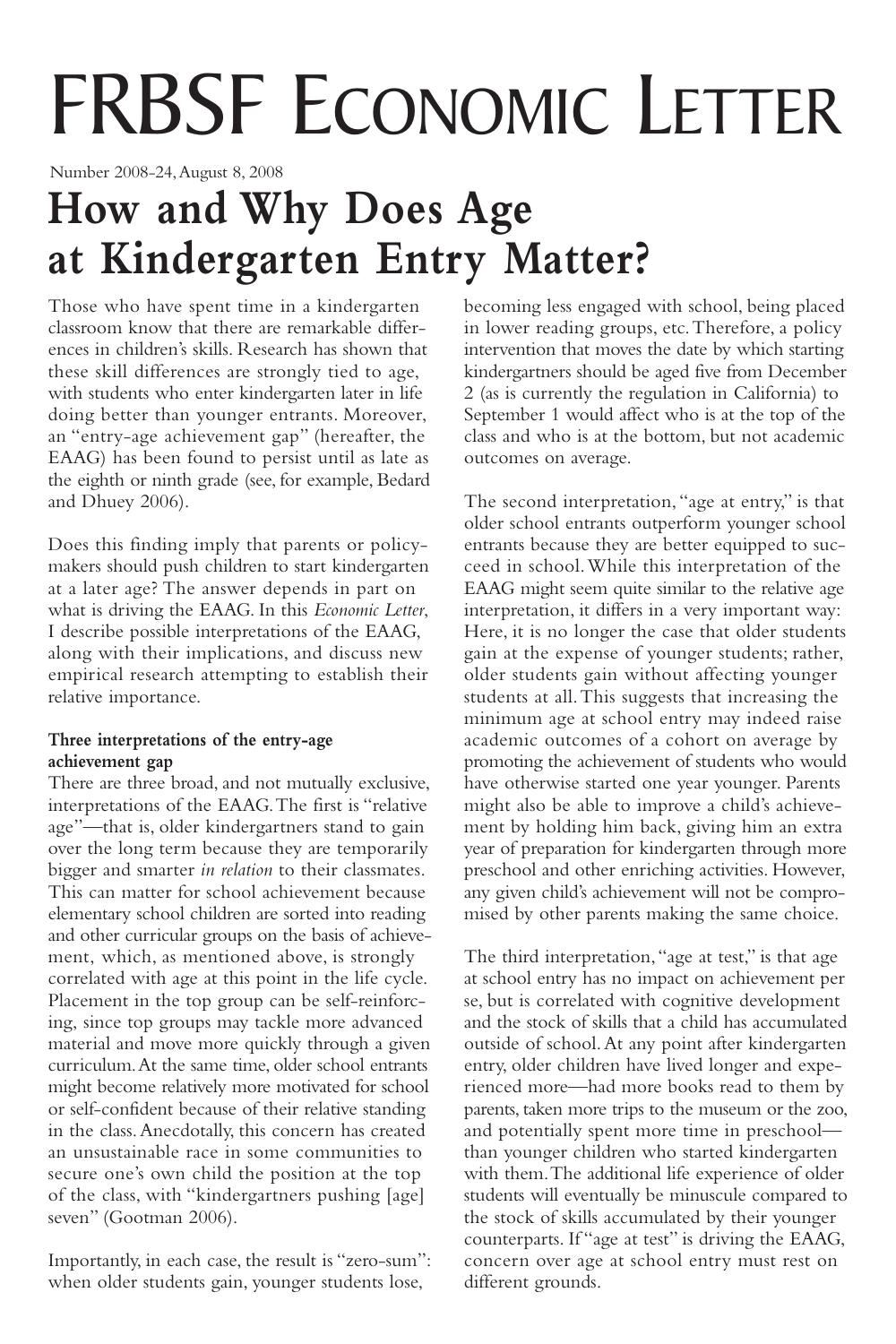#### **A new generation of research**

Most empirical research on the EAAG has estimated the net effect of being older at school entry and has thus failed to separate out the individual contributions of relative age, age at school entry, and age at test to achievement.The difficulty has arisen because of a lack of data as well as a lack of independent variation in the three variables. For example, it is only possible to estimate the effect of age at school entry separately from that of age at test (holding time spent in school constant) if children who entered school at the same age were tested at different ages in the same grade, or vice versa, which is generally not the case.The survey data that form the backbone of this literature also generally lack information on respondents' peer groups, making it impossible to establish a child's age relative to his peers.

In recent research, Cascio and Schanzenbach (2007) (hereafter CS) attempt to address the second of these challenges using data from a social experiment called Project STAR (Student-Teacher Achievement Ratio), the original purpose of which was to estimate the effects of class size on achievement (Schanzenbach 2007). In the fall of 1985, approximately 6,000 kindergartners and 330 teachers in 79 Tennessee schools were assigned by lottery to one of three types of classes—small (with target enrollment of 13–17 students), regular (with target enrollment of 22–25 students), and regular with a full-time teacher's aide. Data from the study are available on the classrooms to which each child was assigned and on test scores through the eighth grade.

The design of Project STAR thus allows CS to observe children who entered school at the same biological age but were different ages relative to their kindergarten classmates. Moreover, classmates were in general not chosen by principals or by parents, but rather were assigned to each child randomly.As a result, relative age should not be related to other correlates of achievement the researchers cannot observe or control for.To confront the additional challenge that parents exercised some choice over when their children started kindergarten, so that individuals who were older at kindergarten entry might have differed in other important ways from individuals who were younger, CS follow the common practice of predicting a child's age at the start of school with the age he *should* have been, given his birthday, if his parents had complied with local school-entry regulations. School entry ages of a child's peers, and hence his relative age, are predicted in the same way.

Their findings suggest that relative age does not explain the EAAG. In fact, CS find that children assigned to classrooms where the gap between their own age and the age of their peers on average—one possible measure of relative maturity is positive and large perform *worse* on tests than children of the same age assigned to classrooms where this age gap is smaller. Holding constant both own age and peer average age, the authors do uncover some evidence that being relatively young by several different measures increases the likelihood of being retained in (forced to repeat a) grade, which is generally thought of as a signal of inadequate performance. One possible interpretation is that teachers assess a child's school readiness in relation to other children in a classroom, not by some absolute standard. However, their estimates suggest that moving a child from a classroom where he would be the oldest to one where he would be the youngest would still lower the likelihood of being retained on net.

CS surmise that their findings are driven by positive spillovers from having older classmates regardless of one's own age. For example, older classmates may be better behaved classmates, making time in the classroom more productive. If anything, these spillovers are likely to be especially large in this context because formal learning expectations of students were likely unchanging. Consistent with this idea, Elder and Lubotsky (2008) show that, holding constant own age, having older peers in one's cohort because of a higher minimum age at school entry—which might also be associated with higher expectations of students—*increases* the likelihood of being retained or diagnosed with a learning disability, and while it raises test scores, does so by less than found by CS.

While CS make some headway toward estimating the contribution of relative age to the EAAG, they do not directly address the question of whether the EAAG might be driven by age at school entry or age at test. Elder and Lubotsky (2008) present suggestive evidence of the importance of age at test, showing that there is an "effect" of age at school entry on test scores at the start of the kindergarten year, before students have had much exposure to formal schooling.They also show that this age gradient is steeper for children from families with more resources, supporting the notion that age reflects the accumulation of investments in a child.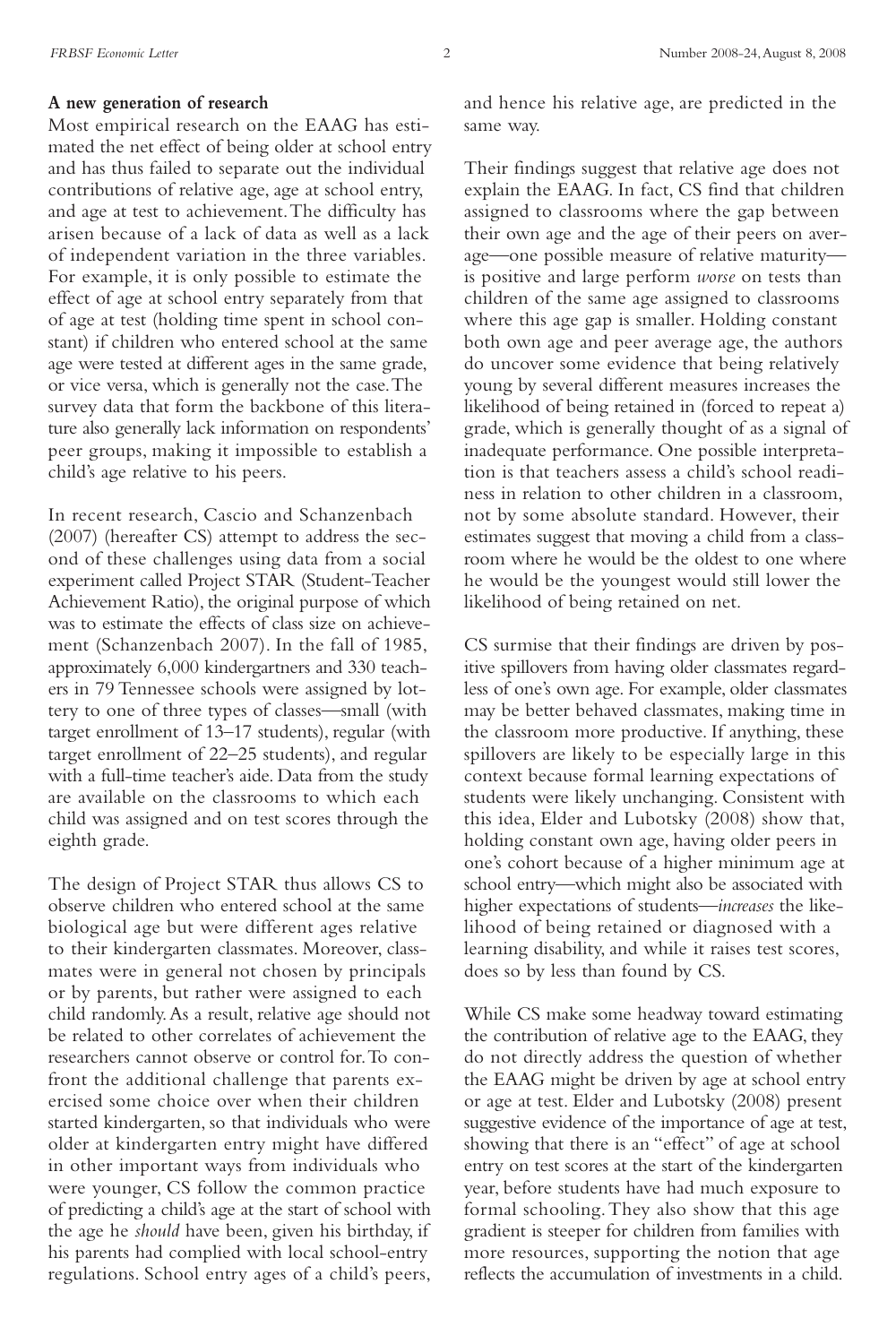To date, however, no research presents separate estimates of age at test and age at entry effects for the United States. However, Black, Devereux, and Salvanes (2008) take advantage of a situation in Norway, where time in school is roughly fixed, and age at school entry and age at test do not vary one-for-one.The authors find that age at test—not age at school entry—is largely responsible for the EAAG.

#### **Implications**

On balance, this new research suggests that the EAAG is largely an artifact of natural differences in skill between older and younger students. Does this mean that policymakers and parents should not be concerned about age at kindergarten entry? Not necessarily.There are possibly positive spillovers from having older peers, but these need to be weighed against the negative effects of starting school later. First, a lost year of schooling may lower test scores by more than is gained by an additional year of school preparation.Among minorities, high schoolers expected to be youngest in their school cohorts score significantly higher on tests than individuals expected to be eldest in the cohort behind them (Cascio and Lewis 2006). Americans who are older when they start kindergarten also on average end up with less schooling as adults, since the oldest children in a class reach the age at which they can legally leave school in a lower grade (Angrist and Krueger 1991). Further, under the assumption of an unchanging retirement age, the loss of labor market experience among older school entrants might not only negatively impact lifetime earnings, but also lower lifetime contributions to Social Security (Deming and Dynarski 2008).Thus, knowing what drives the EAAG is only a first step toward learning the optimal age at kindergarten entry.

> **Elizabeth Cascio Dartmouth College and Visiting Scholar, FRBSF**

#### **References**

- Angrist, Joshua D., and Alan B. Krueger. 1991. "Does Compulsory School Attendance Affect Education and Earnings?" *The Quarterly Journal of Economics* 106(4) (November) pp. 979–1,014.
- Bedard, Kelly, and Elizabeth Dhuey. 2006. "The Persistence of Early Childhood Maturity: International Evidence of Long-Run Age Effects." *The Quarterly Journal of Economics* 121 (4) pp. 1,437–1,472.
- Black, Sandra, Paul Devereux, and Kjell Salvanes. 2008."TooYoung to Leave the Nest?The Effects of School Starting Age." NBER Working Paper 13969. Cambridge, MA: National Bureau of Economic Research.
- Cascio, Elizabeth U., and Ethan G. Lewis. 2006. "Schooling and the Armed Forces Qualifying Test: Evidence from School-Entry Laws." *The Journal of Human Resources* 41(2), pp. 294–318.
- Cascio, Elizabeth U., and Diane Whitmore Schanzenbach. 2007."First in the Class? Age and the Education Production Function." NBER Working Paper 13663. Cambridge, MA: National Bureau of Economic Research.
- Deming, David, and Susan Dynarski. 2008."The Lengthening of Childhood." Forthcoming, *Journal of Economic Perspectives*.
- Elder,Todd E., and Darren H. Lubotsky. 2008. "Kindergarten Entrance Age and Children's Achievement: Impacts of State Policies, Family Background,and Peers." Forthcoming, *The Journal of Human Resources.*
- Gootman, Elissa. 2006."Preschoolers Grow Older as Parents Seek an Edge." *The NewYorkTimes* (October 19).
- Schanzenbach, Diane Whitmore. 2007."What Have Researchers Learned from Project STAR?" In *Brookings Papers on Education Policy 2006–2007*, eds.T. Loveless and F. Hess.Washington, DC: Brookings Institution Press, pp. 205–228.